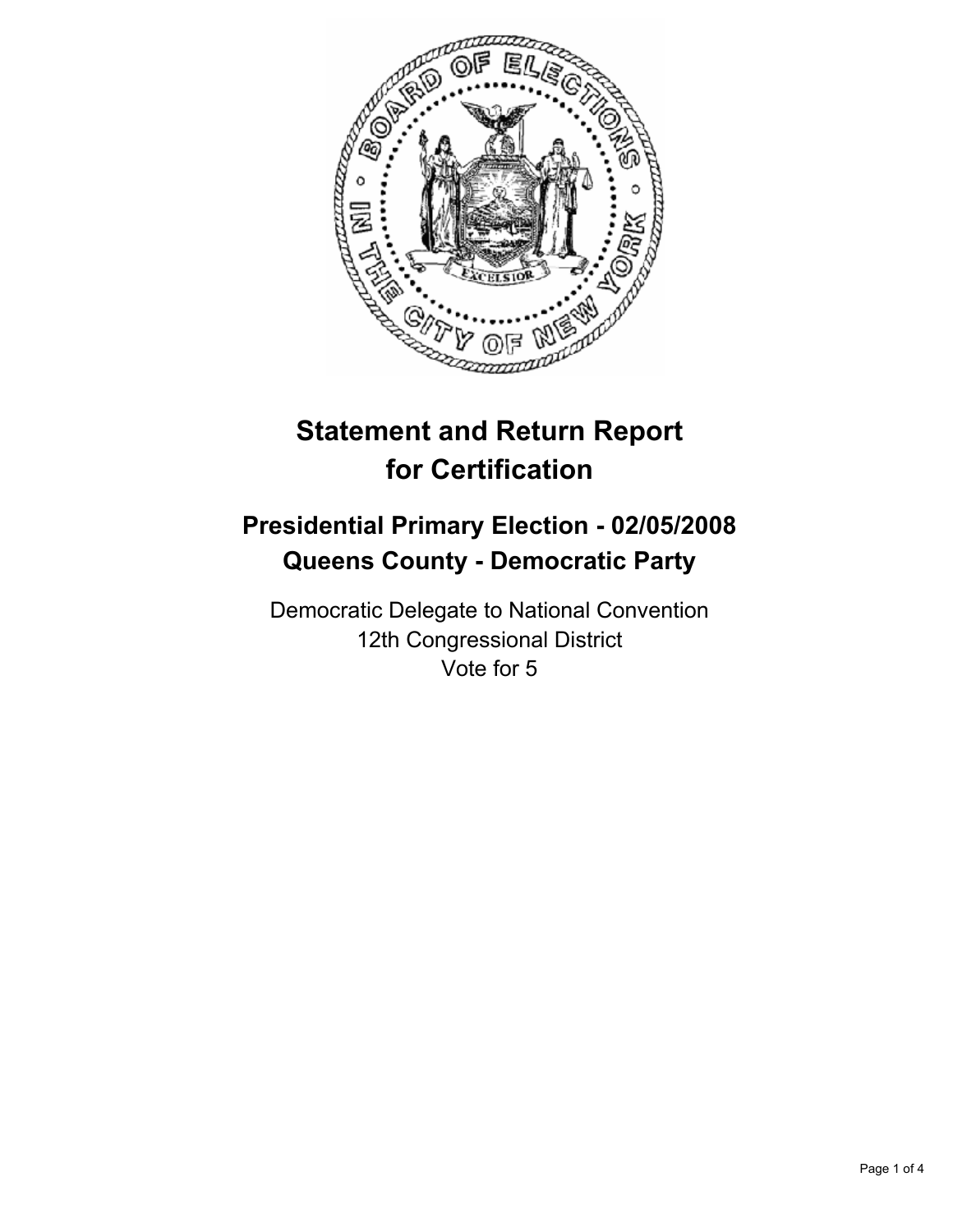

#### **12th Congressional District**

| <b>Assembly District 23</b>                          |       |
|------------------------------------------------------|-------|
| <b>EMERGENCY</b>                                     | 0     |
| ABSENTEE/MILITARY                                    | 0     |
| <b>FEDERAL</b>                                       | 0     |
| <b>AFFIDAVIT</b>                                     | 0     |
| MARTIN MALAVE DILAN (M) - PLEDGED TO SUPPORT CLINTON | 30    |
| ROSIE MENDEZ (F) - PLEDGED TO SUPPORT CLINTON        | 28    |
| LUIS GARDEN-ACOSTA (M) - PLEDGED TO SUPPORT CLINTON  | 28    |
| CHUNG SETO (F) - PLEDGED TO SUPPORT CLINTON          | 26    |
| CHARLES OBER (M) - PLEDGED TO SUPPORT CLINTON        | 23    |
| PAUL NEWELL (M) - PLEDGED TO SUPPORT OBAMA           | 8     |
| ALLISON C DAVIS (F) - PLEDGED TO SUPPORT OBAMA       | 8     |
| MATTHEW COWHERD (M) - PLEDGED TO SUPPORT OBAMA       | 8     |
| RACHEL E LAUTER (F) - PLEDGED TO SUPPORT OBAMA       | 8     |
| DANIEL W TIETZ (M) - PLEDGED TO SUPPORT OBAMA        | 8     |
| <b>Total Votes</b>                                   | 175   |
| <b>Assembly District 30</b>                          |       |
| <b>EMERGENCY</b>                                     | 45    |
| ABSENTEE/MILITARY                                    | 15    |
| <b>FEDERAL</b>                                       | 6     |
| <b>AFFIDAVIT</b>                                     | 25    |
| MARTIN MALAVE DILAN (M) - PLEDGED TO SUPPORT CLINTON | 733   |
| ROSIE MENDEZ (F) - PLEDGED TO SUPPORT CLINTON        | 767   |
| LUIS GARDEN-ACOSTA (M) - PLEDGED TO SUPPORT CLINTON  | 721   |
| CHUNG SETO (F) - PLEDGED TO SUPPORT CLINTON          | 702   |
| CHARLES OBER (M) - PLEDGED TO SUPPORT CLINTON        | 687   |
| PAUL NEWELL (M) - PLEDGED TO SUPPORT OBAMA           | 232   |
| ALLISON C DAVIS (F) - PLEDGED TO SUPPORT OBAMA       | 241   |
| MATTHEW COWHERD (M) - PLEDGED TO SUPPORT OBAMA       | 234   |
| RACHEL E LAUTER (F) - PLEDGED TO SUPPORT OBAMA       | 246   |
| DANIEL W TIETZ (M) - PLEDGED TO SUPPORT OBAMA        | 230   |
| <b>Total Votes</b>                                   | 4.793 |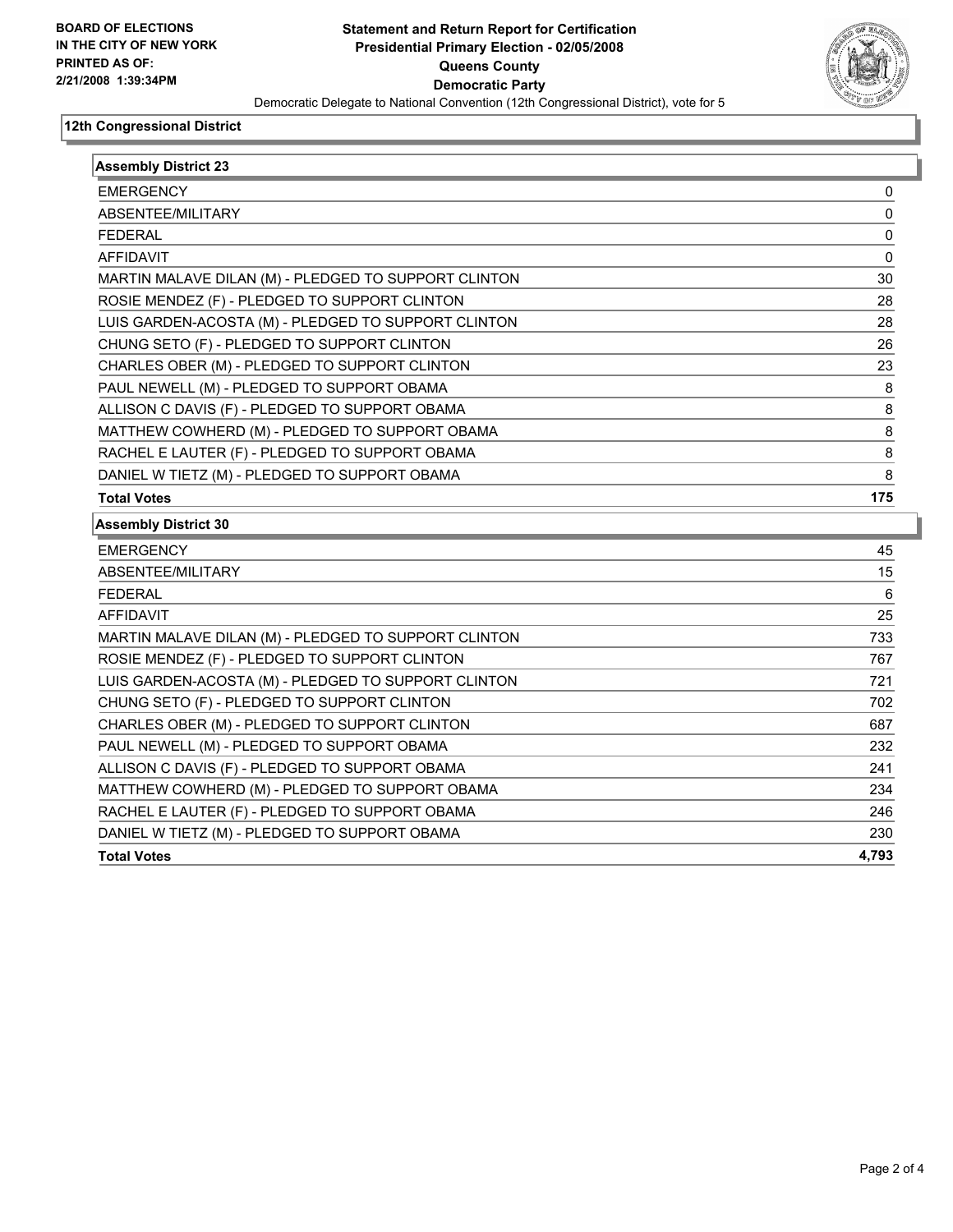

#### **12th Congressional District**

| <b>Assembly District 37</b>                          |                |
|------------------------------------------------------|----------------|
| <b>EMERGENCY</b>                                     | 0              |
| ABSENTEE/MILITARY                                    | 33             |
| <b>FEDERAL</b>                                       | $\overline{7}$ |
| <b>AFFIDAVIT</b>                                     | 94             |
| MARTIN MALAVE DILAN (M) - PLEDGED TO SUPPORT CLINTON | 1,857          |
| ROSIE MENDEZ (F) - PLEDGED TO SUPPORT CLINTON        | 1,940          |
| LUIS GARDEN-ACOSTA (M) - PLEDGED TO SUPPORT CLINTON  | 1,827          |
| CHUNG SETO (F) - PLEDGED TO SUPPORT CLINTON          | 1,748          |
| CHARLES OBER (M) - PLEDGED TO SUPPORT CLINTON        | 1,730          |
| PAUL NEWELL (M) - PLEDGED TO SUPPORT OBAMA           | 552            |
| ALLISON C DAVIS (F) - PLEDGED TO SUPPORT OBAMA       | 550            |
| MATTHEW COWHERD (M) - PLEDGED TO SUPPORT OBAMA       | 519            |
| RACHEL E LAUTER (F) - PLEDGED TO SUPPORT OBAMA       | 551            |
| DANIEL W TIETZ (M) - PLEDGED TO SUPPORT OBAMA        | 534            |
| <b>Total Votes</b>                                   | 11,808         |
| <b>Assembly District 38</b>                          |                |
| <b>EMERGENCY</b>                                     | 2              |
| ABSENTEE/MILITARY                                    | 21             |
| <b>FEDERAL</b>                                       | 8              |
| <b>AFFIDAVIT</b>                                     | 62             |
| MARTIN MALAVE DILAN (M) - PLEDGED TO SUPPORT CLINTON | 1,064          |
| ROSIE MENDEZ (F) - PLEDGED TO SUPPORT CLINTON        | 1,115          |
| LUIS GARDEN-ACOSTA (M) - PLEDGED TO SUPPORT CLINTON  | 1,040          |
| CHUNG SETO (F) - PLEDGED TO SUPPORT CLINTON          | 975            |
| CHARLES OBER (M) - PLEDGED TO SUPPORT CLINTON        | 968            |
| PAUL NEWELL (M) - PLEDGED TO SUPPORT OBAMA           | 289            |
| ALLISON C DAVIS (F) - PLEDGED TO SUPPORT OBAMA       | 287            |
| MATTHEW COWHERD (M) - PLEDGED TO SUPPORT OBAMA       | 268            |
| RACHEL E LAUTER (F) - PLEDGED TO SUPPORT OBAMA       | 305            |
| DANIEL W TIETZ (M) - PLEDGED TO SUPPORT OBAMA        | 280            |
|                                                      |                |
| <b>Total Votes</b>                                   | 6,591          |